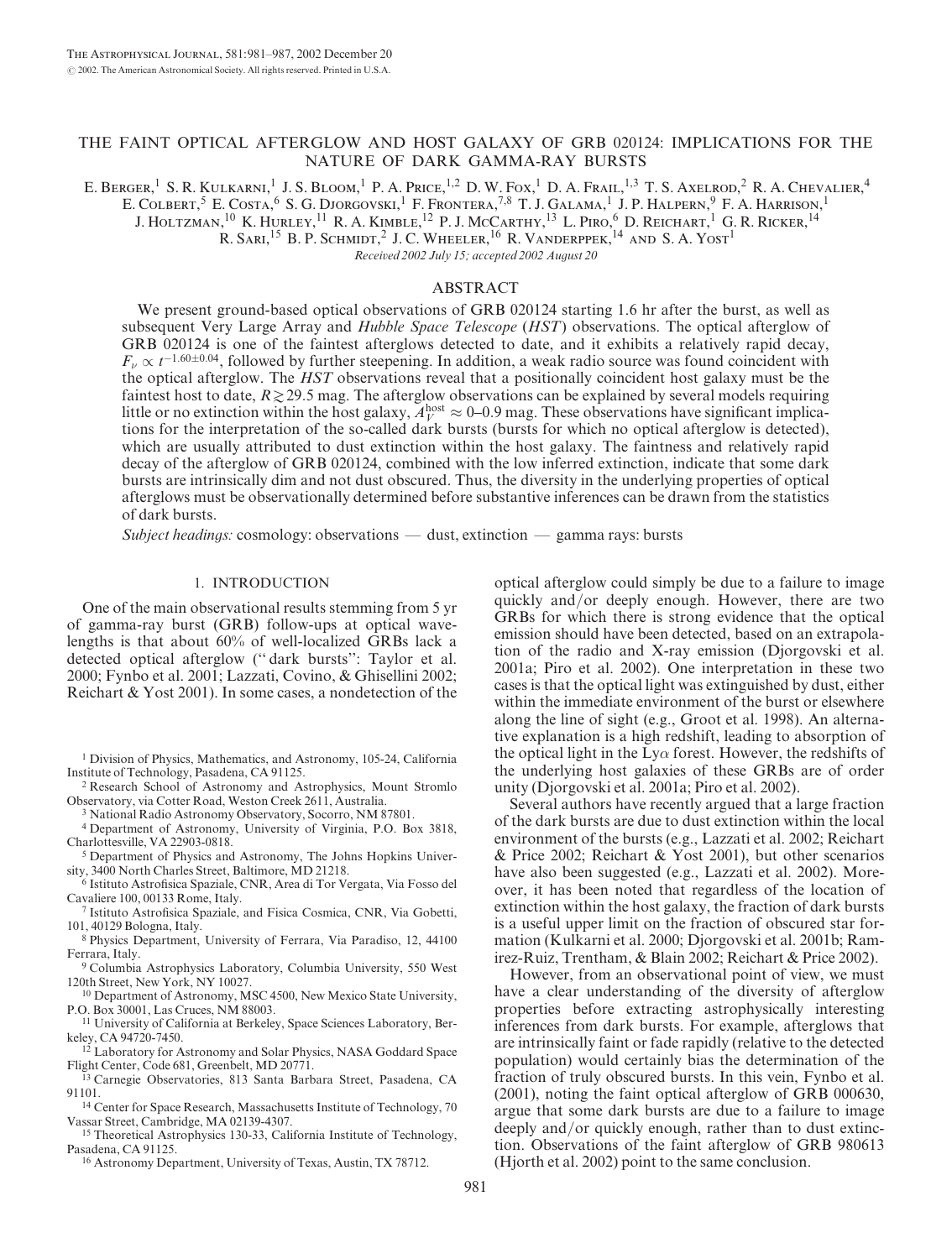Here we present optical and radio observations of GRB 020124, an afterglow that would have been classified as dark had it not been for rapid and deep searches. Furthermore, GRB 020124 is an example of an afterglow that is dim because of the combination of intrinsic faintness and a relatively fast decline, and not strong extinction.

### 2. OBSERVATIONS

#### 2.1. Ground-Based Observations

GRB 020124, localized by the HETE-2 satellite on 2002 January 24.44531 UT, had a duration of  $\sim$ 70 s and a fluence  $(6-400 \text{ keV})$  of  $3 \times 10^{-6}$  ergs cm<sup>-2</sup> (Ricker et al. 2002). Eight minutes after receiving the coordinates, $17$  we observed the error box with the dual-band  $(B_M, R_M)$  MACHO imager mounted on the robotic 50 inch telescope at the Mount Stromlo Observatory (MSO). We also observed the error box with the Wide Field Imager on the 40 inch telescope at Siding Spring Observatory (SSO). We were unable to identify a transient source within the large error box (Price, Schmidt, & Axelrod 2002a).

We subsequently observed the error box refined by the Interplanetary Network (Hurley et al. 2002) with the Palomar 48 inch Oschin Schmidt using the unfiltered NEAT imager. Point-spread function (PSF)-matched image subtraction (Alard 2000) between the MACHO and NEAT images revealed a fading source (Price et al. 2002b), which was  $R \approx 18$  mag at the epoch of our first observations and not present in the Digitized Sky Survey. Two nights later, we observed the afterglow using the Jacobs Camera (JCAM: Bloom 2002; Bloom et al. 2002b) mounted at the east arm focus of the Palomar 200 inch telescope (Bloom, Kulkarni, & Djorgovski 2002a). The position of the fading source is  $\alpha$ (J2000.0) = 9h32m50.578,  $\delta$ (J2000.0) =

<sup>17</sup> This corresponds to 1.6 hr after the burst detection.

TABLE 1 VLA Radio Observations of GRB 020124

| Epoch<br>(UT)<br>(1)    | $\nu_0$<br>(GHz)<br>(2) | Flux Density<br>$(\mu Jy)$<br>(3) |
|-------------------------|-------------------------|-----------------------------------|
| Jan 26.22               | 8.46                    | $84 + 30$                         |
|                         | 22.5                    | $-60 + 100$                       |
| Jan 27.22               | 8.46                    | $45 + 25$                         |
| Feb 1.40                | 8.46                    | $49 + 17$                         |
| Jan $26.22$ –Feb $1.40$ | 8.46                    | $48 \pm 13$                       |

NOTE.-Col. (1): UT date of each observation; col. (2): observing frequency; and col. (3): flux density at the position of the radio transient with the rms noise calculated from each image. The last row gives the flux density at 8.46 GHz from the co-added map.

11°31'10"6, with an uncertainty of about 0"4 in each coordinate (Fig. 1).

Using the Very Large Array (VLA), <sup>18</sup> we observed the fading source at 8.46 and 22.5 GHz (see Table 1). We detect a faint source, possibly fading, at 8.46 GHz located at  $\alpha$ (J2000.0) = 9h32m50.81,  $\delta$ (J2000.0) = -11°31'10".6, with an uncertainty of about  $0$ .<sup> $n$ </sup> in each coordinate. Given the positional coincidence between the fading optical source and radio detection, we suggest that this source is the afterglow of GRB 020124.

The optical images were bias-subtracted and flat-fielded in the standard manner. To extract the photometry, we weighted the aperture with a Gaussian equivalent to the seeing disk ('' weighted-aperture photometry ''), using IRAF/wphot. The photometric zero points were set through photometry of calibrated field stars (Henden 2002) with

<sup>18</sup> The VLA is operated by the National Radio Astronomy Observatory, a facility of the National Science Foundation operated under cooperative



Fig. 1.—Palomar 200 inch (left) and HST epoch 1 (inset) images of the field of GRB 020124. The optical transient (OT) is circled in both images. The OT was of comparable brightness to G1 at the epoch of the Palomar 200 inch image and significantly fainter than G1 3 weeks later. The box overlaying the inset shows the portion of the HST images depicted in Fig. 2. Relevant sources described in the text are noted. The HST image is shown with logarithmic scaling to highlight the features of nearby galaxies.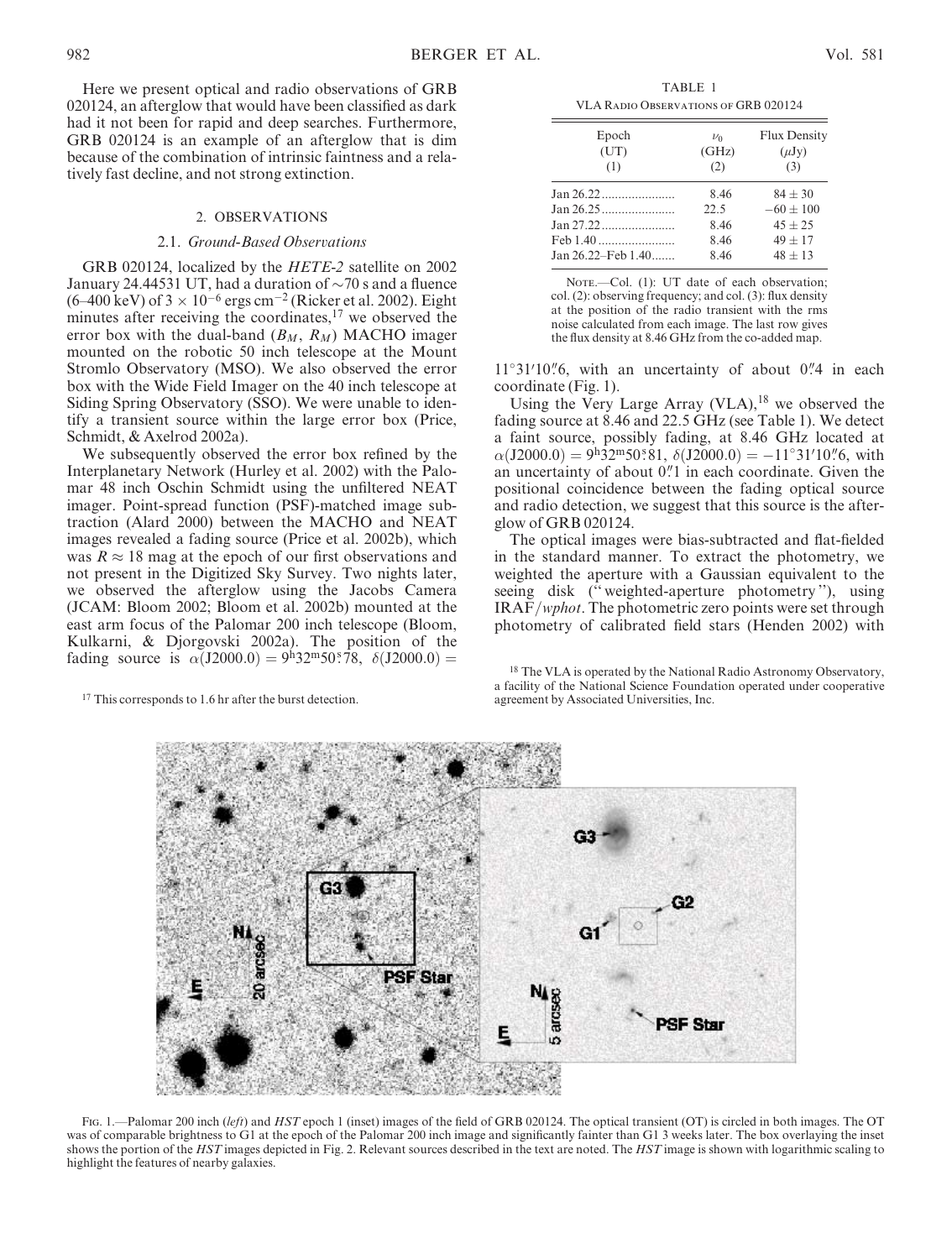TABLE 2 Ground-Based Optical Observations of GRB 020124

| UT<br>(1)            | Telescope<br>(2)  | Band<br>(3)    | Magnitude<br>(4)   |
|----------------------|-------------------|----------------|--------------------|
| Jan 24.51204         | <b>MSO 50</b>     | $R_M$          | $17.918 \pm 0.041$ |
| $Jan 24.51204$       | <b>MSO 50</b>     | $B_M$          | $18.628 \pm 0.057$ |
| Jan 24.51516         | SSO 40            | $\overline{R}$ | $18.219 \pm 0.046$ |
| Jan 24.51655         | <b>MSO 50</b>     | $R_M$          | $17.984 \pm 0.044$ |
| Jan 24.51655         | <b>MSO 50</b>     | $B_M$          | $18.727 + 0.063$   |
| Jan 24.51938         | SSO 40            | R              | $18.371 + 0.091$   |
| Jan 24.52106         | <b>MSO 50</b>     | $R_M$          | $18.111 + 0.049$   |
| $Jan 24.52106$       | <b>MSO 50</b>     | $B_M$          | $18.842 + 0.069$   |
| Jan 24.52373         | SSO <sub>40</sub> | $\overline{R}$ | $18.376 + 0.082$   |
| $Jan 24.55791$       | <b>MSO 50</b>     | $R_M$          | $18.678 + 0.048$   |
| $Jan 24.55791$       | <b>MSO 50</b>     | $B_M$          | $19.661 \pm 0.090$ |
| $Jan 24.56243$       | <b>MSO 50</b>     | $R_M$          | $18.867 \pm 0.036$ |
| Jan 24.56243         | <b>MSO 50</b>     | $B_M$          | $19.584 \pm 0.053$ |
| Jan 24.56696         | <b>MSO 50</b>     | $R_M$          | $18.843 \pm 0.039$ |
| Jan 24.56696         | <b>MSO 50</b>     | $B_M$          | $19.714 \pm 0.050$ |
| $Jan 26.34100 \dots$ | P 200             | r'             | $24.398 + 0.228$   |
|                      |                   |                |                    |

NOTE.—Col. (1): UT date of each observation; col. (2): telescope (MSO 50: Mount Stromlo Observatory 50 inch; SSO 40: Siding Spring Observatory 40 inch; P 200: Palomar Observatory 200 inch); col. (3): observing band; and col. (4): magnitudes and uncertainties. The observed magnitudes are not corrected for Galactic extinction.

magnitudes transformed to the appropriate system (Bessell & Germany 1999; Smith et al. 2002). The photometry is summarized in Table 2.

### 2.2. Hubble Space Telescope Observations

We observed the afterglow with the Hubble Space Telescope (HST) using the Space Telescope Imaging Spectrograph (STIS) on 2002 February 11.09, 18.30, and 25.71 UT (Bloom et al. 2002a), as part of our HST Cycle 10 program (GO-9180, PI: Kulkarni). The HST observations consisted of 750–850 s exposures. The HST data were retrieved after " on-the-fly" preprocessing. Using IRAF we drizzled (Fruchter & Hook 2002) each image onto a grid with pixels smaller than the original by a factor of 2 and using *pixfrac*  $of 0.7.$ 

We found an astrometric tie between the HST and JCAM images using IRAF/geomap with nine suitable astrometric tie objects in common between the images. The rms of the resultant mapping is 133 mas (R.A.) and 124 mas (decl.). Using this mapping and IRAF/geoxytrans, we transferred the afterglow position on the JCAM image to the HST images. The rms of the transformation is 604 mas (R.A.) and 596 mas (decl.) and is dominated by the uncertainty in the JCAM position.

The source S1 (Fig. 2) coincides with the afterglow position within the astrometric uncertainty. We performed differential photometry at the position of S1 by registering the images of epochs 1 and 2 using a cross-correlation of a field of size  $10^{\prime\prime}$  centered on S1 (using IRAF/crosscor and IRAF/shiftfind ). We used IRAF/center and the FWHM of a relatively bright point source ('' PSF star,'' Fig. 1) to fix the position of S1 in each of the final images and to determine the uncertainty in the position.

We photometered the source (and the PSF star) in epoch 1 using IRAF/phot, in a 3.4 pixel (86 mas) drizzled aperture radius. The small radius was chosen to maximize the signalto-noise ratio of the detection of the faint point source, although, as found using the STIS instrument manual and confirmed with the PSF star, this radius encircles only  $\sim$  55% of the light of a point source. A corresponding correction was applied to the fluxes found in this aperature; we estimate a 0.1 mag systematic uncertainty due to this correction. Using IRAF/synphot and assuming a source spectrum of  $f_{\lambda} \propto \lambda^{-0.5}$  (see below), we find that the source was  $R = 28.68_{+0.25}^{-0.20}$  mag at the time of epoch 1. A bluer spectrum would result in an even fainter R-band magnitude, by as much as 0.25 mag for  $f_{\lambda} \propto \lambda^{-2.5}$ . More importantly, a redder spectrum would have little effect at the  $R$  band, with an increase of less than 0.05 mag. The photometry of the three epochs is summarized in Table 3. Note that this more careful analysis supersedes our preliminary report (Bloom 2002; Bloom et al. 2002c).



Fig. 2.—Faint OT of GRB 020124 as viewed using HST/STIS. Shown are (left) the summed, smoothed images from epoch 1 and (right) epochs 2+3. The gray scales have been matched such that a given flux is represented by the same shade in each image. The circle is centered at the same sky position in both images. Clearly, the source S1, identified with the position of the afterglow of GRB 020124, has faded.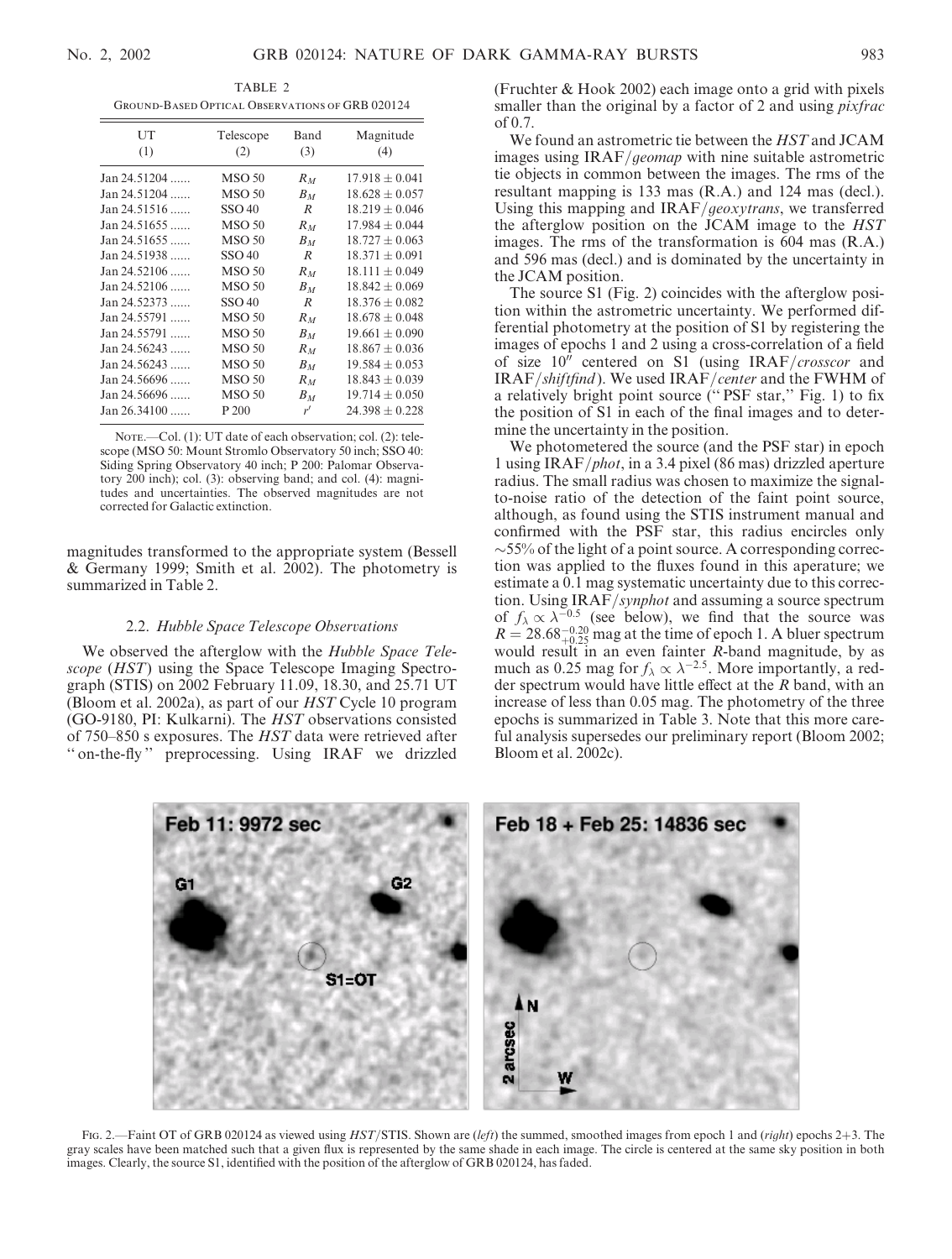TABLE 3 HST/STIS Observations of GRB 020124

| Epoch<br>(UT)<br>$\left(1\right)$ | Band<br>(2)  | Exposure Time<br>(ks)<br>(3) | Flux<br>$(e^{-} s^{-1})$<br>(4) | S/N<br>(5) | Magnitude<br>(6)            |
|-----------------------------------|--------------|------------------------------|---------------------------------|------------|-----------------------------|
| Feb 11.09                         | 50 CCD/Clear | 10.0                         | $0.0814 \pm 0.0169$             | 4.82       | $R = 28.68_{-0.20}^{+0.25}$ |
| Feb 18.30                         | 50 CCD/Clear | 7.4                          | $0.0443 \pm 0.0189$             | 2.34       | $R = 29.35_{-0.39}^{+0.60}$ |
| Feb 25.71                         | 50 CCD/Clear | 7.5                          | $0.0362 \pm 0.0183$             | 1.98       | $R = 29.56_{-0.44}^{+0.76}$ |
| Feb $18.30+25.71$                 | 50 CCD/Clear | 14.9                         | $0.0398 \pm 0.0137$             | 2.91       | $R = 29.46_{-0.32}^{+0.46}$ |

Note.—Col. (1): UT date of each observation; col. (2): STIS CCD mode; col. (3): exposure time; col. (4): flux and uncertainty; col. (5): significance; and col. (6): R magnitude and uncertainty. The total number of counts was converted to the R band, assuming the observed color of the OT,  $f_{\lambda} \propto \lambda^{-0.5}$  (§ 2.2). The R-band errors reflect only the statistical uncertainty. Choosing a wide range of assumed colors for the afterglow ( $\alpha_{\lambda} = -2.5$ -0.5) gives  $+0.25$ ,  $-0.05$  mag. Thus, the afterglow could not have been much brighter in the R band than reported in epoch 1. We include this color uncertainty in the analysis  $(\S 3)$ , and in Fig. 3, choosing half of the range as the rms of the systematic color uncertainty. In addition, we also include in the analysis the estimated uncertainty from the aperture correction (0.1 mag;  $\S 2.2$ ). For epochs 2 and 3, the 3  $\sigma$  upper limits are  $R = 29.09$  and 29.13 mag, respectively. The observed magnitudes are not corrected for Galactic extinction.

There are no obvious persistent sources within 1.75 of the optical transient (OT) down to  $R \approx 29.5$  mag. To date, all of the GRBs localized to subarcsecond accuracy have viable hosts brighter than this level within  $\sim$ 1" 3 of the OT position (Bloom 2002; Bloom et al. 2002a). The faintest host to date is that of GRB 990510,  $R \sim 28.5$  mag ( $z = 1.619$ ; Vreeswijk et al. 2001). Thus, the host of GRB 020124 may be at a somewhat higher redshift; however,  $z \le 4.5$ , since the afterglow was detected in the  $B_M$  filter.

# 3. MODELING OF THE OPTICAL DATA

In Figure 3 we plot the optical light curves of GRB 020124, including a correction for Galactic extinction,  $E(B-V) = 0.052$  mag (Schlegel et al. 1998). The optical light curves are usually modeled as  $F_{\nu}(t, \nu) =$  $F_{\nu,0}(t/t_0)^{\alpha}(\nu/\nu_0)^{\beta}$ . However, as can be seen in Figure 3, the



FIG. 3.—Optical light curves of GRB 020124 (top to bottom:  $R_M$ , R, and  $B_M$ ), corrected for Galactic extinction,  $E(B-V) = 0.052$  mag (Schlegel et al. 1998). The solid lines are a representative jet model  $(ISM/Wind<sub>R</sub>)$ , see Table 4), while the dashed line is an extrapolation of the early evolution without a break. With no break in the R-band light curve, the predicted magnitude at the epoch of the first HST observation exceeds the measured values by 5  $\sigma$ . The flux measured in the last HST epoch is plotted as a 2  $\sigma$ upper limit.

R-band light curve cannot be described by a single power law. Restricting the fit to  $t < 2$  days, we obtain  $(\chi^2_{\text{min}} = 15$ for 14 degrees of freedom),  $\alpha_1 = -1.60 \pm 0.04$ ,  $\beta =$  $-1.43 \pm 0.14$ , and  $F_{\nu,0} = 2.96 \pm 0.25$   $\mu$ Jy; here,  $F_{\nu,0}$  is defined at the effective frequency of the  $R_M$  filter, and  $t = 1$ day. For  $t > 2$  days, we get  $\alpha_2 = -1.9^{+1.0}_{-2.0}$ . The uncertainty in  $\alpha_2$  is large because it is effectively constrained by only two data points. However, if we make the additional requirement that the fits to the ground-based data and the HST data intersect at  $t > 2$  days, we find that  $\alpha_2 = -1.9^{+0.1}_{-2.0}$ , and the steepening is therefore significant at the 2.5  $\sigma$  level.

To account for the steepening, we modify the model for the R-band light curve to

$$
F_{\nu}(t,\nu) = F_{\nu,0}(\nu/\nu_0)^{\beta} \left[ \left( t/t_b \right)^{\alpha_1 n} + \left( t/t_b \right)^{\alpha_2 n} \right]^{1/n}, \quad (1)
$$

where  $\alpha_1$  is the asymptotic index for  $t \ll t_b$ ,  $\alpha_2$  is the asymptotic index for  $t \ge t_b$ ,  $n < 0$  provides a smooth joining of the two asymptotic segments, and  $t<sub>b</sub>$  is the time at which the asymptotic segments intersect. We retain the simple model for the  $R_M$  and  $B_M$  light curves, since they are restricted to  $t \lesssim 0.13$  days (i.e., well before the observed steepening).

We investigate two alternatives for the observed steepening in the framework of the afterglow synchrotron model (e.g., Sari, Piran, & Narayan 1998), namely, (1) a cooling break ( $\S$  3.1) and (2) a jet break ( $\S$  3.2). In this framework,  $\alpha_1, \alpha_2$ , and  $\beta$  are related to each other through the index (*p*) of the electron energy distribution,  $N(\gamma) \propto \gamma^{-p}$  (for  $\gamma > \gamma_{\text{min}}$ ). The relations for the models discussed below, as well as the resulting closure relations,  $\alpha_1 + b\beta + c = 0$ , are summarized in Table 4.

#### 3.1. Cooling Break

The observed steepening,  $\Delta \alpha \equiv \alpha_2 - \alpha_1 \approx -0.3$ , can be due to the passage of the synchrotron cooling frequency,  $\nu_c$ , through the  $R$  band.<sup>19</sup> This has been suggested, for example, in the afterglow of GRB 971214, at  $t \sim 0.6$  days (Wijers & Galama 1999). If the steepening is due to  $\nu_c$ , this rules out

<sup>&</sup>lt;sup>19</sup> We note that while the passage of  $\nu_c$  through the R band will also change the spectrum of the afterglow by  $\delta\beta = -0.5$  (i.e., the afterglow would become somewhat redder), this has little effect on the conversion of the STIS count rate to R-band magnitudes (see  $\S 2.2$ ). We therefore use the same source magnitudes listed in Table 3, along with the relevant systematic uncertainties.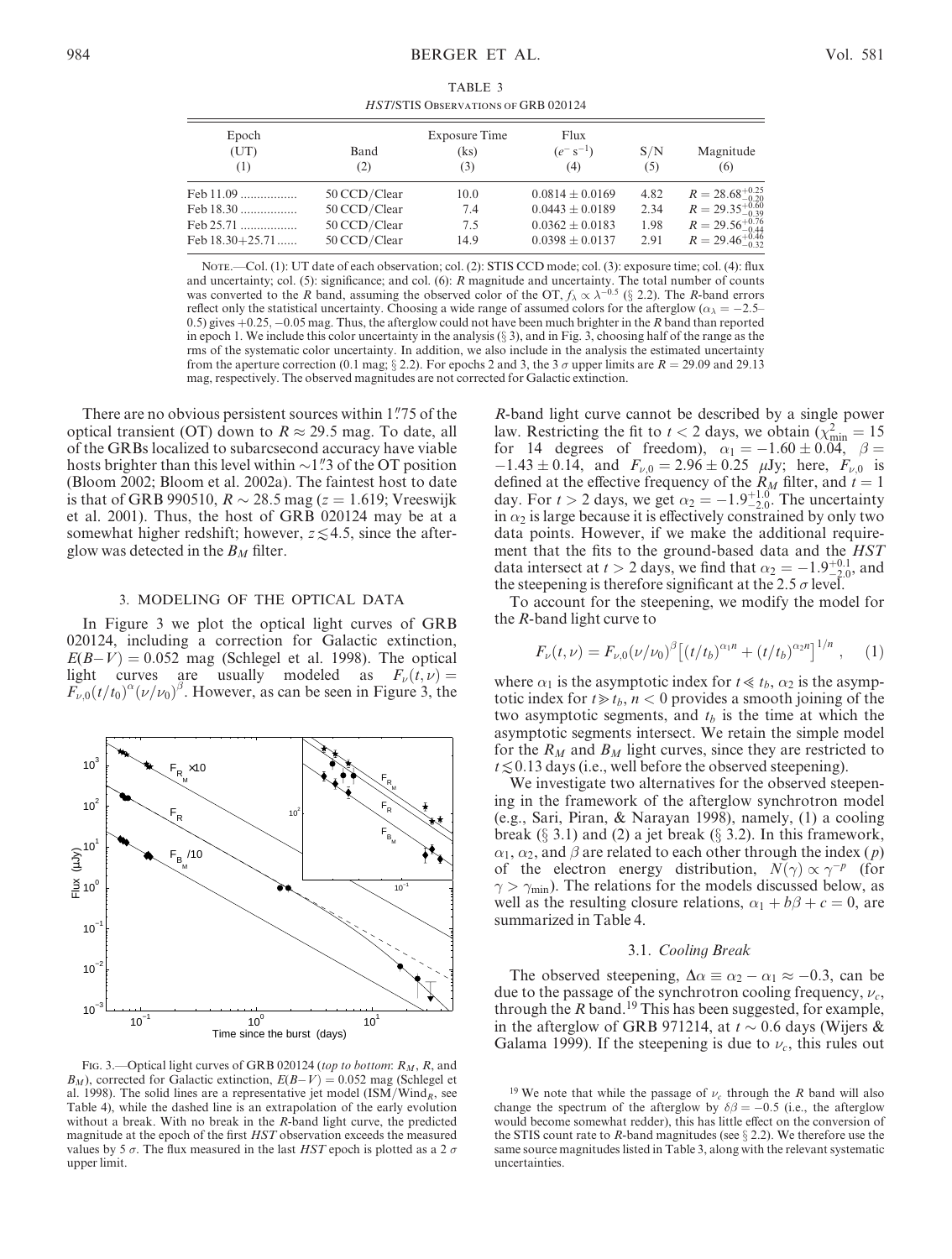| <b>AFTERGLOW MODELS</b> |                   |                 |            |               |                 |                 |                                     |
|-------------------------|-------------------|-----------------|------------|---------------|-----------------|-----------------|-------------------------------------|
| Model<br>(1)            | $\alpha_1$<br>(2) | $\alpha$<br>(3) | ß<br>(4)   | (b, c)<br>(5) | Closure<br>(6)  | D<br>(7)        | $A_V^{\text{host}}$<br>(mag)<br>(8) |
| $ISM_B$                 | $-3(p-1)/4$       | $-(3p/4)+1/2$   | $-(p-1)/2$ | $(-3/2, 0)$   | $0.52 \pm 0.28$ | $3.17 \pm 0.05$ | (0.35, 0.18, 0.10)                  |
|                         | $-p$              | $-p$            | $-(p-1)/2$ | $(-2, 1)$     | $2.23 \pm 0.36$ | $1.63 \pm 0.04$ | (0.89, 0.50, 0.22)                  |
|                         | $-3(p-1)/4$       | $-p$            | $-(p-1)/2$ | $(-3/2, 0)$   | $0.52 \pm 0.28$ | $3.17 \pm 0.05$ | (0.30, 0.10, 0.05)                  |
| $J-Wind_B$              | $-(3p-1)/4$       | $-p$            | $-(p-1)/2$ | $(-3/2, 1/2)$ | $1.02 \pm 0.28$ | $2.51 \pm 0.05$ | (0.30, 0.16, 0.08)                  |
| $J-ISM/Wind_R$          | $-(3p-2)/4$       | $-p$            | $-p/2$     | $(-3/2,-1/2)$ | $0.02 \pm 0.28$ | $2.84 \pm 0.05$ | $\cdots$                            |

TABLE 4

NOTE.—Col. (1): Afterglow model (ISM:  $r^0$  circumburst medium; Wind:  $r^{-2}$  circumburst medium; Jet: collimated eject with opening angle  $\theta_{jet}$ ; a subscript B indicates  $\nu_c < \nu_{\text{opt}}$ , and a subscript R indicates  $\nu_c > \nu_{\text{opt}}$ ; col. (2):  $\alpha_1$  as a function of p; col. (3):  $\alpha_2$  as a function of p; col. (4):  $\beta$  as a function of p; col. (5): closure relations ( $\alpha + b\beta + c = 0$ ); col. (6): resulting closure values from the observed values of  $\alpha_1$  and  $\beta$ ; col. (7): inferred value of p from the measured value of  $\alpha_1$ ; and col. (8): the required extinction in the frame of the host galaxy for closure values of zero  $(z = 0.3, 1, 3)$ ; typical uncertainties are  $\pm 0.05$  mag. The top two models apply to the case when the observed steepening in the light curves is due to the passage of  $\nu_c$  through the R-band, while the bottom three apply to the case when the steepening is due to a jet.

models in which the ejecta expand into a circumburst medium with  $\rho \propto r^{-2}$  (hereafter Wind), because in this model  $\nu_c$  increases with time ( $\propto t^{1/2}$ ; Chevalier & Li 1999), and one expects  $\Delta \alpha = 0.25$ .

There are two remaining models to consider in this case: (1) spherical expansion into a circumburst medium with constant density (hereafter  $\text{ISM}_B$ ; Sari et al. 1998), and (2) a jet with  $\theta_{jet} < \Gamma_{t \sim 0.06 \text{ days}}^{-1}$  (i.e., a jet break prior to the first observation at  $t \approx 0.06$  days; hereafter Jet<sub>B</sub>). The subscript B indicates that  $\nu_c$  is blueward of the optical bands initially. In both models we use equation  $(1)$  for the *R*-band light curve, with  $t_b$  defined as the time at which  $\nu_c = \nu_R$ , and  $\alpha_2 \equiv \alpha_1 - 1/4.$ 

We find that in the ISM<sub>B</sub> model  $t_c \approx 0.4$  days, while in the Jet<sub>B</sub> model  $t_c \approx 0.65$  days. Moreover, in both models the closure relations can only be satisfied by including a contribution from dust extinction within the host galaxy,  $A_V^{\text{host}}$ . We estimate the required extinction using the parametric extinction curves of Cardelli, Clayton, & Mathis (1989) and Fitzpatrick & Massa (1988), along with the interpolation calculated by Reichart (2001). Since the redshift of GRB 020124 is not known, we assume  $z = 0.3, 1$ , and 3, which spans the range of typical redshifts for the long-duration GRBs. The inferred values of  $A_V^{\text{host}}$  are summarized in Table 4, and range from 0.2 to 0.9 mag.

# 3.2. Jet Break

An alternative explanation for the steepening is a jet expanding into (1) an interstellar medium (ISM) with  $\nu_c$ blueward of the optical bands (J-ISM $_B$ ), (2) a Wind medium with  $\nu_c$  blueward of the optical bands (J-Wind<sub>B</sub>), and (3) an ISM or Wind medium with  $\nu_c$  redward of the optical bands  $(J-ISM/Wind_R)$ . We note that the J-ISM<sub>B</sub> model is different from the ISM<sub>B</sub> model ( $\S$  3.1), since previously it was implicitly defined such that the jet break is later than the last observation. In these models,  $t_b \equiv t_{\text{jet}}$  is the time at which vation. In the  $\Gamma(\underline{t_{\text{jet}}}) \approx \theta_{\text{jet}}^{-1}$ .

From the closure values, we note that the J-ISM/Wind<sub>R</sub> requires no extinction within the host galaxy, while the J-ISM<sub>B</sub> and J-Wind<sub>B</sub> models require values of about 0.05– 0.3 mag.

We find  $t_{jet} \sim 10{\text -}20$  days, corresponding to  $\theta_{jet} \sim 10^{\circ}$ . Using the measured fluence  $(\S 2.1)$ , we estimate the beaming-corrected gamma-ray energy,  $E_{\gamma} \approx 5 \times 10^{50} n_1^{1/4}$  ergs, assuming a circumburst density  $n_1 = 1$  cm<sup>-3</sup> and  $z = 1$  ( $E_2$ ) is a weak function of  $z$ ). This value is in good agreement with the distribution of  $E_{\gamma}$  for long-duration GRBs (Frail et al. 2001).

### 4. DISCUSSION AND CONCLUSIONS

Regardless of the specific model for the afterglow emission, the main conclusion of  $\S$  3 is that the optical afterglow of GRB 020124 suffered little or no dust extinction. Still, this afterglow would have been missed by typical searches undertaken even as early as 12 hr after the GRB event. As shown in Figure 4 and Table 5, about 70% of the searches conducted to date would have failed to detect an optical afterglow like that of GRB 020124.

This is simply because the afterglow of GRB 020124 was faint and exhibited relatively rapid decay. From Figure 5 we note that GRB 020124 is one of the faintest afterglows detected to date (normalized to  $t = 1$  day), and while it is



Fig. 4.—R-band upper limits from searches of well-localized GRBs, corrected for Galactic extinction. The limits up to GRB 000630 are taken from Fynbo et al. (2001), while subsequent limits are from the GRB Coordinates Network. Also shown are the light curves of the GRB 020124, GRB 000630, the bright GRB 991208 (Castro-Tirado et al. 2001), and GRB 970828 (the dereddened light curve is based on the radio and X-ray data; Djorgovski et al. 2001a). Only about 30% of the searches yielded limits that are fainter than the afterglow of GRB 020124. A similar fraction was found by Fynbo et al. (2001) based on the afterglow of GRB 000630.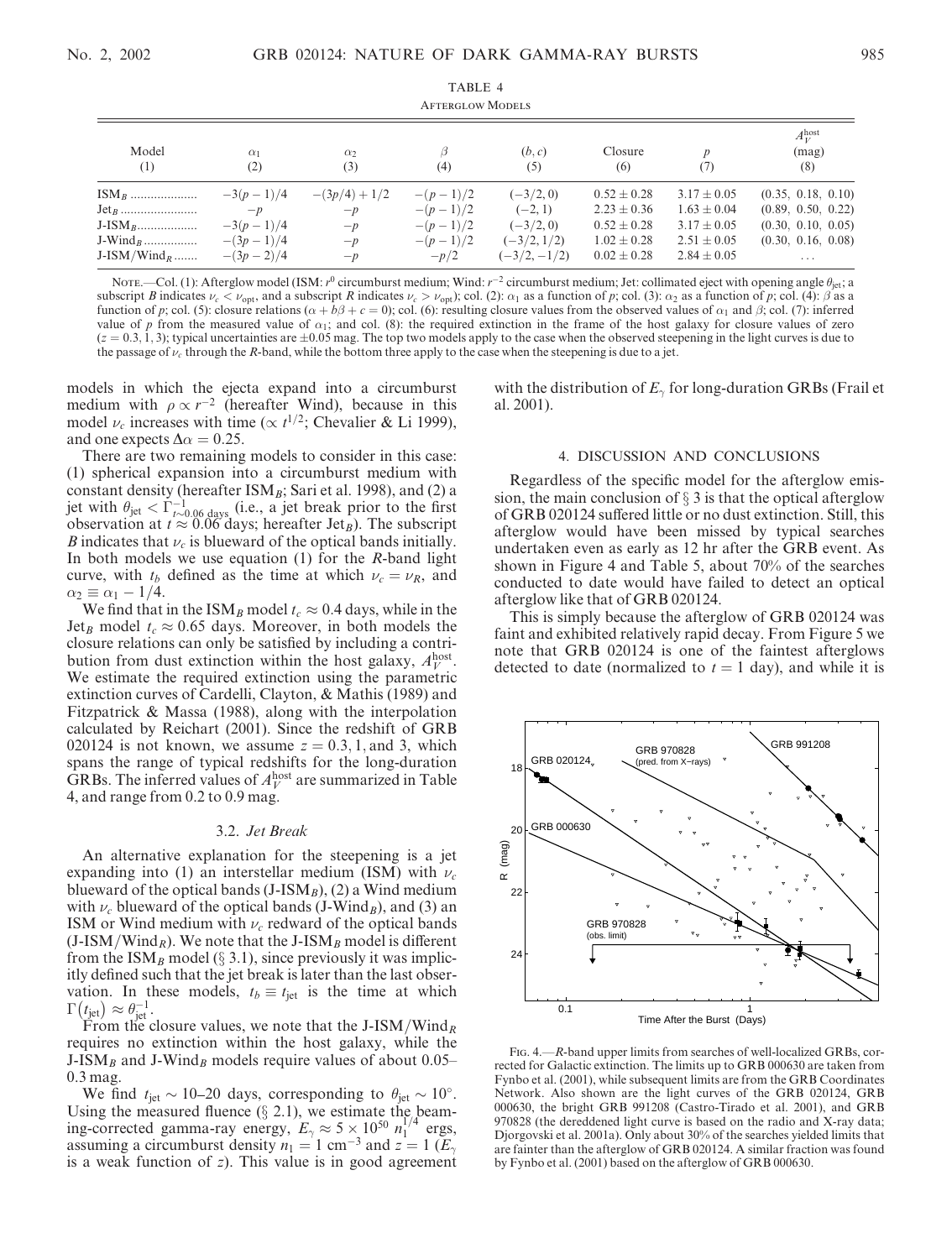TABLE 5 Limits on Optical Afterglow Magnitudes

| <b>GRB</b><br>(1) | Epoch<br>(days)<br>(2) | $R$ Limit<br>(mag)<br>(3) | Reference<br>(4) |
|-------------------|------------------------|---------------------------|------------------|
| GRB 000801        | 1.77                   | 24.5                      | <b>GCN 767</b>   |
| GRB 000812        | 4.14                   | 20.8                      | <b>GCN 771</b>   |
| GRB 000830        | 0.99                   | 24.5                      | <b>GCN 788</b>   |
| GRB 001025        | 1.21                   | 24.5                      | <b>GCN 867</b>   |
| GRB 001204        | 3.09                   | 20.1                      | <b>GCN 898</b>   |
| $GRB010103$       | 1.83                   | 19.2                      | <b>GCN 911</b>   |
| $GRB 010119$      | 1.13                   | 18                        | GCN 919          |
| $GRB 010126$      | 0.88                   | 23.5                      | <b>GCN 926</b>   |
| $GRB 010214$      | 0.83                   | 21.3                      | <b>GCN 949</b>   |
| $GRB 010220$      | 0.35                   | 23.5                      | <b>GCN 958</b>   |
| GRB 010324        | 1.29                   | $22.3^{\rm a}$            | <b>GCN 1024</b>  |
| GRB 010326A       | 0.50                   | 21.5                      | <b>GCN 1022</b>  |
| GRB 010412        | 0.60                   | $20.5^{\rm a}$            | <b>GCN 1039</b>  |
| GRB 011019        | 1.15                   | 25.0                      | <b>GCN 1128</b>  |
| $GRB 011212$      | 2.0                    | 24.0                      | <b>GCN 1324</b>  |
| $GRB 020127$      | 0.18                   | 19.5                      | <b>GCN 1230</b>  |
| GRB 020409        | 1.25                   | 23.5                      | <b>GCN 1362</b>  |

NOTE.-Col. (1): GRB name; col. (2): observing time after the burst; col. (3): R-band limit; and col. (4): GCN circular reference.

<sup>a</sup> V-band limit.

not an excessively rapid fader, it is in the top 30% in this category.

Thus, the afterglow of GRB 020124, along with that of GRB 000630 (Fynbo et al. 2001; Fig. 5) and GRB 980613 (Hjorth et al. 2002), indicates that there is a wide diversity in the brightness and decay rates of optical afterglows. In fact, the brightness distribution spans a factor of about 400, while the decay index varies by more than a factor of 3. Coupled with the low dust extinction in the afterglow of GRB 020124, this indicates that some dark bursts may simply be dim, and not dust-obscured.

Given this wide diversity in the brightness of optical afterglows, it is important to establish directly that an afterglow is dust obscured. This has only been done in a few cases  $(\S 1)$ . Therefore, while *statistical* analyses (e.g., Reichart & Yost 2001) point to extinction as the underlying reason for some fraction of dark bursts, it is clear that observationally, the issue of dark bursts is not settled, and the observational biases have not been traced fully (see also Fynbo et al. 2001).

Since progress in our understanding of dark bursts will benefit from observations, we need consistent, rapid followup of a large number of bursts to constrain the underlying distribution, as well as complementary techniques that can directly measure material along the line of sight. This includes X-ray observations that allow us to measure the column density to the burst (Galama & Wijers 2001) and



FIG. 5.—Temporal decay index,  $\alpha_{opt}$  ( $F_{\nu} \propto t^{\alpha}$ ), plotted against the *R*band magnitude at  $t = 1$  day for several optical afterglows. We chose a fiducial time of 1 day, since, with the exception of GRB 010222, all the observations are before the jet break. While the majority of optical afterglows cluster around  $R(t = 1$  day)  $\sim 20$  mag, GRB 020124 is one of the four faintest afterglows detected to date, and one of the six most rapid faders.

thus infer the type of environment and potential extinction level. Along the same line, radio observations allow us to infer the synchrotron self-absorption frequency, which is sensitive to the ambient density (e.g., Sari & Esin 2001); the detection of radio emission, as in the case of GRB 020124, implies a density  $n \leq 10^2$  cm<sup>-3</sup>. Finally, prompt optical observations, as we have carried out in this case, may uncover a larger fraction of the dim optical afterglows and provide a better constraint on the fraction of truly obscured bursts.

J. S. B. is a Fannie and John Hertz Foundation Fellow. F. A. H. acknowledges support from a Presidential Early Career award. S. R. K. and S. G. D. thank the NSF for support. R. S. is grateful for support from a NASA ATP grant. R. S. and T. J. G. acknowledge support from the Sherman Fairchild Foundation. J. C. W. acknowledges support from NASA grant NAG 59302. K. H. is grateful for Ulysses support under JPL contract 958056 and for IPN support under NASA grants FDNAG 5-11451 and NAG 5-17100. Support for Proposal HST-GO-09180.01-A was provided by NASA through a grant from the Space Telescope Science Institute, which is operated by the Association of Universities for Research in Astronomy, Inc., under NASA contract NAS5-26555. We thank the anonymous referee for helpful comments.

### **REFERENCES**

- Alard, C. 2000, A&AS, 144, 363
- Bessel, M. S., & Germany, L. M. 1999, PASP, 111, 1421
- Bloom, J. S. 2002, GCN Circ. 1225
- Bloom, J. S., Kulkarni, S. R., & Djorgovski, S. G. 2002a, AJ, 123, 1111
- Bloom, J. S., et al. 2002b, PASP, submitted
- ———. 2002c, GCN Circ. 1389
- Cardelli, J. A., Clayton, G. C., & Mathis, J. S. 1989, ApJ, 345, 245
- Castro-Tirado, A. J., et al. 2001, A&A, 370, 398 Chevalier, R. A., & Li, Z.-Y. 1999, ApJ, 520, L29
- 
- Djorgovski, S. G., et al. 2001a, ApJ, 562, 654
- Djorgovski, S. G., et al. 2001b, in Proc. ESO Astrophysics Symposia, Gamma-Ray Bursts in the Afterglow Era: 2nd Workshop, ed. E. Costa, F. Frontera, & J. Hjorth (Berlin: Springer), 218 Fitzpatrick, E. L., & Massa, D. 1988, ApJ, 328, 734
- 
- Frail, D. A., et al. 2001, ApJ, 562, L55 Fruchter, A. S., & Hook, R. N. 2002, PASP, 114, 144
- Fynbo, J. U., et al. 2001, A&A, 369, 373
- 
- Galama, T. J., & Wijers, R. A. M. J. 2001, ApJ, 549, L209 Groot, P. J., et al. 1998, ApJ, 502, L123
- Henden, A. 2002, GCN Circ. 1251